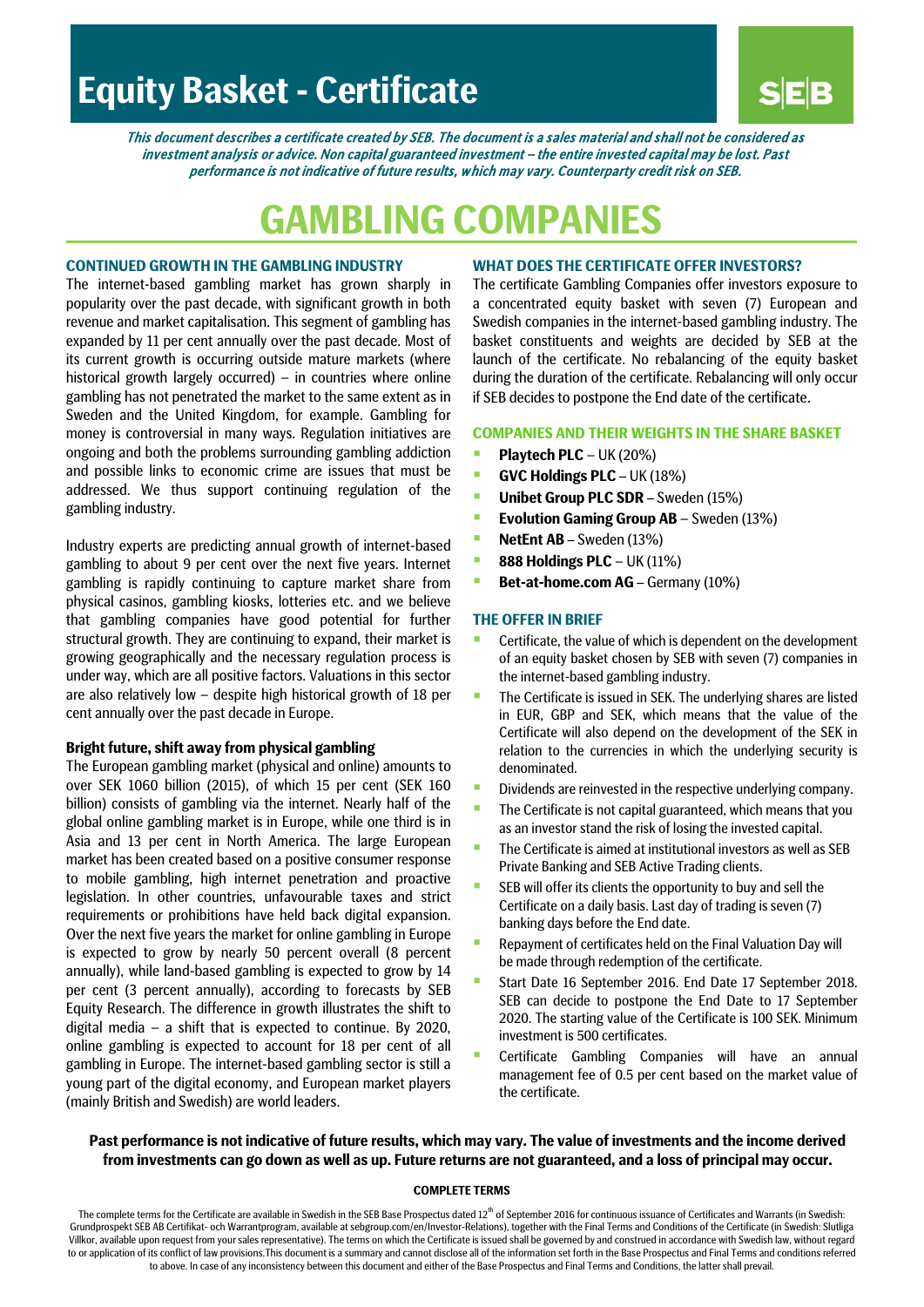# **COMPANY DESCRIPTION**

*SEB have selected seven gambling companies based on a number of criterias. The companies revenue comes from online gambling activities and they have demonstrated a positive earnings growth. The basket of companies has an attractive valuation on a debt adjusted operating level (EV/EBIT) of 14.7 times next year's estimates (consensus and SEB) as of 15 September 2016. This part of the gambling industry is still in its infancy and with the recent regulatory concerns for Swedish gambling companies, SEB believes the current valuations have reached attractive levels but with unchanged long term growth potential.* 

*Half of the equity basket is allocated to British companies and creates an exposure to the GBP/SEK currency rate, 40% of the companies are listed in Sweden and traded in Swedish kronors and the remaining 10% in Euros. Developers and operators of games and platforms represent 50% each of the equity basket. The equity weights of the basket are set based on a combination of the companies long term expected growth and a valuation methodology (lower valuation is ranked higher). All companies in the certificate work proactively to encourage responsible gaming, one of the cornerstones for the companies and their customer relationships.*

## **Playtech PLC – (20% weight at the time of the launch of the certificate)**

The British company Playtech is one of the world's largest developers of internet based casino games valued at over 33 SEK bn. The company was founded in 1999 by entrepreneurs with a background from casinos, media and software development and has become the market leader. With 15 years of continuous growth and product development the company has offices around the world and is well positioned for the future. Many of the world's land-based casino operators, state owned gambling monopolies, lotteries and online gambling operators have chosen Playtech as their supplier. Revenue is estimated to have increased tenfold during 2006 to 2016 (consensus estimates) and the underlying operating profit before depreciations is up 140% from 2011 to 2016 (consensus estimates). The current valuation of 11 times the debt adjusted operating level (EV/EBIT) for 2017 is low, given the strong organic growth of 17% for the first half of 2016 compared to last year together with a 36% increase of the underlying operating profit before depreciations. Casinos show the biggest growth in revenue and are the largest source of income for Playtech. Margins are up compared to 2015 and their strong net cash position opens up for future take overs.

# **GVC Holdings PLC – (18%)**

GVC Holding is a multinational gambling company focusing on sportsbetting and casino games, listed on the London stock exchange since 2004. The company is an online gambling operator with a number of the leading brands such as Bwin, Sportingbet, Partypoker and Foxy Bingo. GVC holds licenses in 14 countries, has more than 3000 employees worldwide and a market value of over 20 SEK bn. More than half of the revenue comes from countries with a regulated gambling market and after last year's acquisition of Bwin.Party (transaction value 15 SEK bn) the revenue has become more diversified and increased with more than 200%. The acquisition created synergies of around 1 SEK bn and it is estimated that 60% of these will be captured during 2016. Last year was the fifth year in a row with revenue growth, increased underlying result and dividend for GVC. The company's growth during the second quarter of 2016 increased with 16% on an underlying basis (pro forma) and the operational development was positive. The next report is scheduled for 20 September and will contain more information about the synergies of the acquisition. GVC has received a license in New Jersey, USA, and the future looks promising. The current valuation of 13.8 times the debt adjusted operating level (EV/EBIT) for 2017 is attractive given the company's potential for future growth.

# **Unibet Group PLC SDR – (15%)**

Swedish Unibet offers sportsbetting, live betting, racing, casino, games and bingo through several subsidiaries and brands. The company produces over 40% of the gross winnings revenue on the Nordic market, where Unibet is the market leader among the private gambling companies. Unibet is also one of the market leaders in European countries like Belgium, Netherlands, France and Austria. Revenue from regulated markets amounts to 35% of the total revenues. The report for the second quarter of 2016 did not meet the market expectations but showed a 57% increase in revenue, of which 29% was organic growth. The growth came at the cost of lower margins and the operating profit was down 1% compared to the doubling of the operating profit for Q1 when compared quarter-over-quarter. The main reason was increased marketing costs related to the UEFA football championship. For 2016, SEB estimates a 40% increase of the operating profit and that the strong growth will continue during 2017 with 26%. SEB also values the share with a debt adjusted operating multiple (EV/EBIT) of 12.7. An attractive valuation based on the future growth potential for Unibet.

# **Evolution Gaming Group AB – (13%)**

Evolution Gaming is a Swedish company that develops, produces, markets and licenses fully integrated live casino solutions to casino operators. The company is the leading supplier of live casino games and offers roulette, black jack, baccarat, casino hold'em and three card poker. Evolution Gaming has over 70 corporate customers and the majority of Europe's largest casino operators. The five biggest clients represent 53% of the company's revenue. Evolution Gaming is considered the market leader of online live casino gambling in Europe. Online live casino is the fastest growing segment of the online gambling market in Europe. The segment has grown with an average yearly growth of 45% since 2008. Online live casinos share of the total online casino market has grown from a couple of percent to 25% during the same time period. SEB estimates that Evolution Gaming's market share amounts to 40% in Europe, with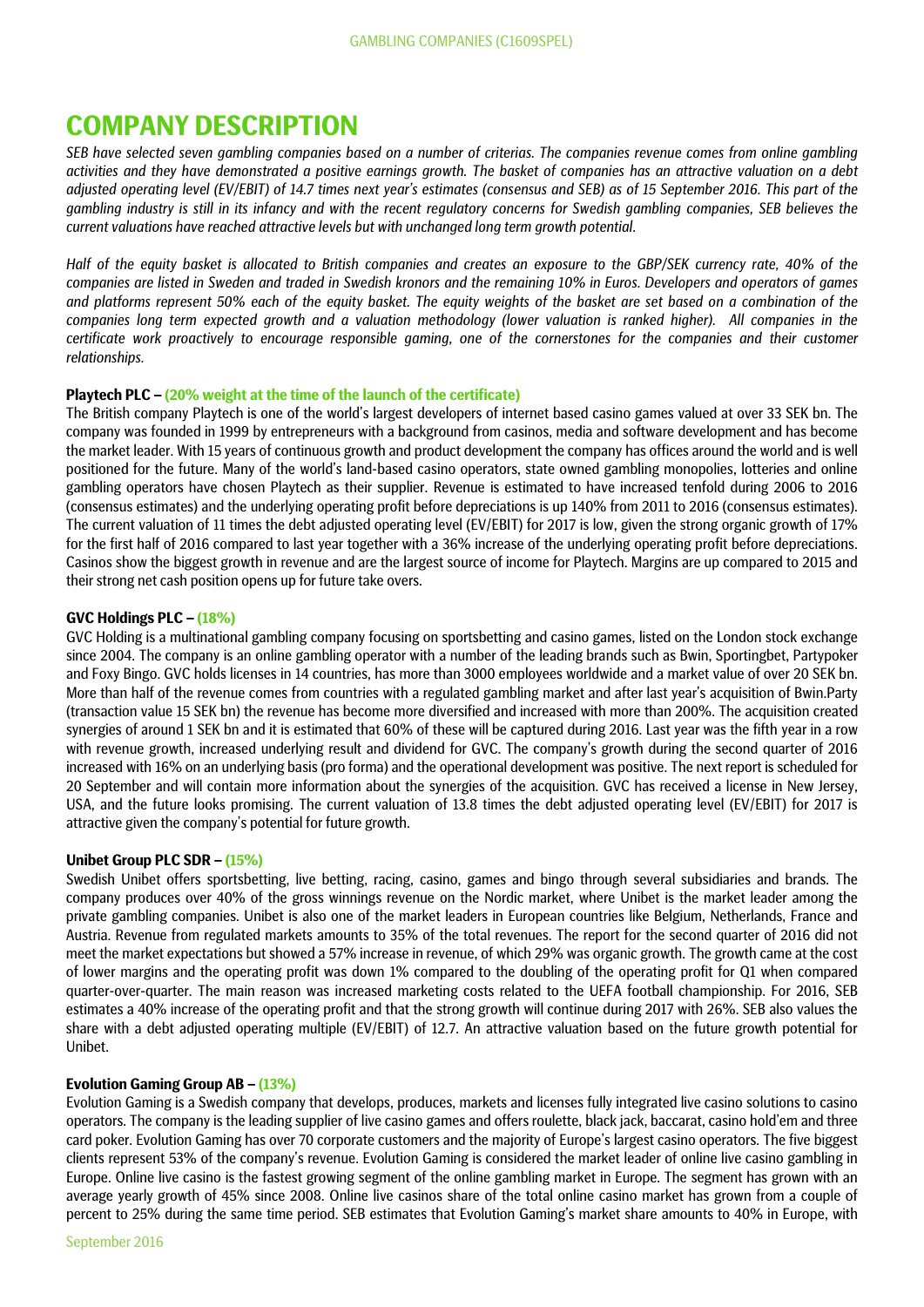half of the 20 biggest operators as their clients. The company's financial goals are to grow faster than the market, reach an operating margin before depreciation (EBITDA) of at least 35% and a dividend of 50% of the net income over time. SEB estimates a yearly profit improvement of 30% from 2016 to 2018. The current debt adjusted operating multiple of 20,5 for next year is high compared to peers but the growth for Evolution Gaming is stronger and therefore we believe the valuation is reasonable.

# **NetEnt AB – (13%)**

Since the foundation of the company in 1996, NetEnt has grown to one of the world's leading developers and suppliers of online casino games. The first game was launched in 2002 and seven years later the company was listed on the Stockholm stock exchange after being distributed to the shareholders by its founder/owner Betsson. If SEB's estimates for 2016 are correct, NetEnt's revenue will have increased 1000% and the operating profit increase will be 960% since 2007. NetEnt is one of few companies in the gambling industry with an operating margin close to 40%. Only the developer and competitor Playtech can match this. The company's average operating margin since 2007 is 35% and for 2016 to 2018 SEB estimates an operating margin of between 37-39%. In 2015 NetEnt entered into the American market and they are one of few European competitors positioned to take advantage of future growth in the US the years to come. During the first half of 2016 the company generated an organic growth of the revenue of 32%, in line with the organic growth for 2015. NetEnt is a quality company with a competitive technology platform and well positioned for future growth. The company is valued at a debt adjusted operating multiple (EV/EBIT) of 24 for 2017. That is high compared to peers in the gambling industry, but around 25% lower than the last two years forward looking valuations. The share price is traded around the same levels as during the same period last year (September 2015). NetEnt's rapid growth justifies the high valuation.

# **888 Holdings PLC – (11%)**

The British company with the casino inspired name 888 has been in the forefront of the online gambling industry since the end of the 1990s and is an innovative company with in-house developed games and platforms. The company is both a gambling operator towards consumers and a supplier of games and platform software to other operators. This structure differentiates the company from its competitors and allows 888 to use their product development, technology, marketing and analytical capabilities in an optimal way. From 2003 to 2015 the company generated an average growth of an impressive 20%, excluding acquisitions. During the first half of 2016 the growth reached 19%. Revenue from regulated markets increased with 30% and has now grown to 63% of the total revenue. The underlying operational profit increased with 16% compared to the same period 2015. The adjustment to the regulation of the UK gambling industry is positive, with lower operational costs and continued high growth. Almost half of 888's revenue is derived from the UK, 37% from the rest of Europe and 11% from North- and South America. During the last year 888 has failed in two acquisitions, being outbid by competitors. The management ambitions are still to grow with acquisitions. The company is valued at a debt adjusted operating multiple (EV/EBIT) of 11,7. Based on consensus the valuation is attractive given the strong growth potential for 888.

### **Bet-at-home.com AG – (10%)**

German bet-at-home is a relatively small gambling operator in terms of market capitalisation (around 4 SEK bn). The number of registered players has increased from 1 million to 4.3 million from 2007 to 2013 (330%). At the same time the revenue has grown 340% and at the end of 2016 they are estimated to reach just above 1 SEK bn. Bet-at-home offers sports and casino gambling services. The company was founded in Austria 1999 and after a strong growth the last years most of the revenue is derived from Central and Eastern Europe. The operating profit has more than doubled during the last three years, but high marketing costs for 2016 have affected the earnings growth compared to last year. The growth for 2016 is still strong, 24%, and the increased marketing in connection to the UEFA football championships are looked upon as long term investments. The company is traded in line with consensus, at a debt-adjusted operating multiple (EV/EBIT) of 10,6 for 2017, with a cash flow of 9% of the current market capitalisation; attractive levels based on the company's strong potential.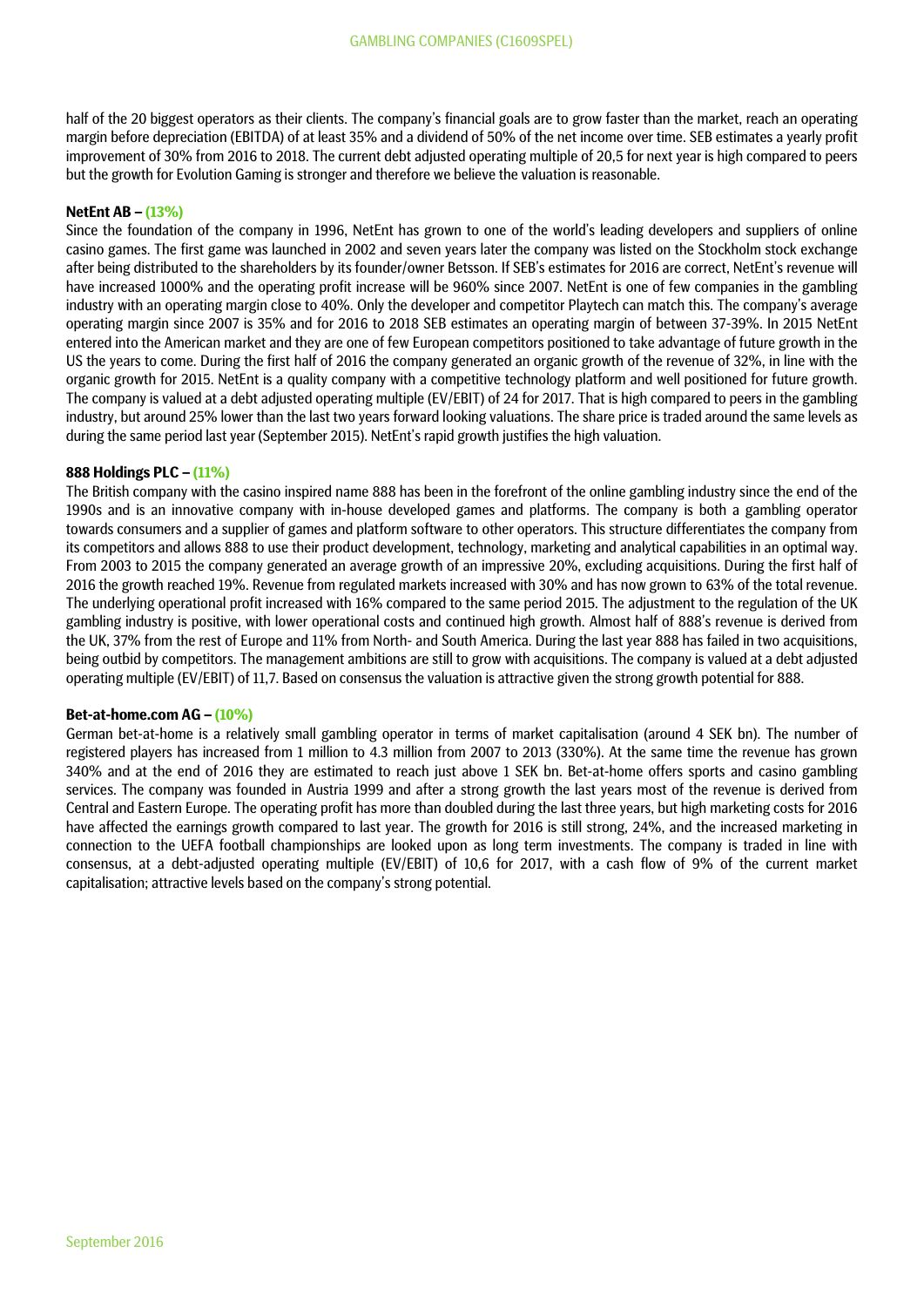

# **THE EUROPEAN ONLINE GAMBLING INDUSTRY SINCE 2003, AND ESTIMATES FOR THE FUTURE**



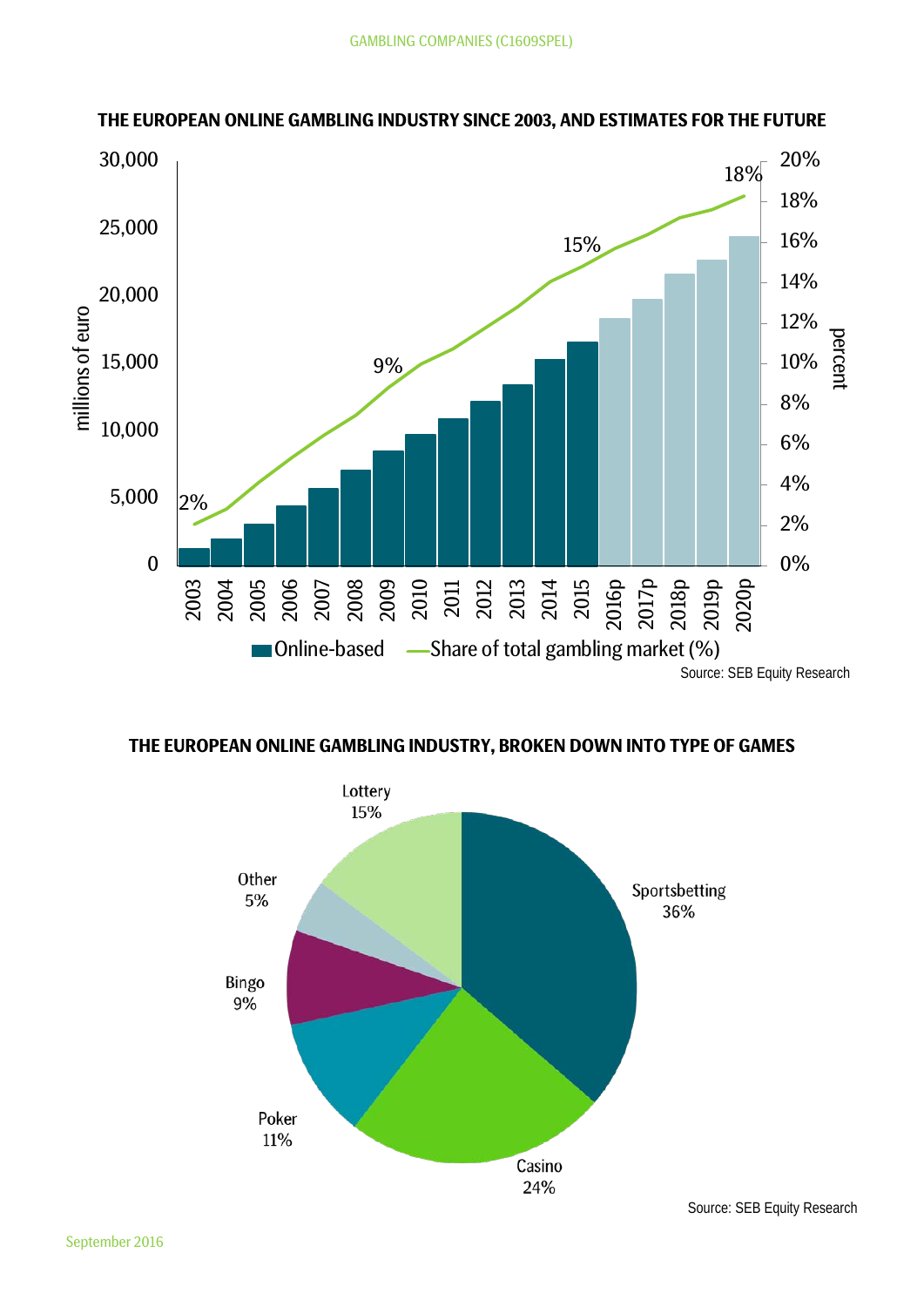# **REGULATION OF THE GAMBLING INDUSTRY**

# **Regulation is complex and a must for gambling**

One continuous concern and constant challenge for the sector is regulation. Its purpose is to legitimise the online gambling market. All operators must obtain a licence in order to compete on equal terms with existing government monopolies, resulting in improved marketing opportunities via more channels, but also resulting in the introduction of taxation. Several European countries (the UK, France, Spain, Italy, Belgium and Denmark) have already regulated their gambling markets. In the short term, regulation adversely affects gambling company earnings, since taxes of about 10-25 percent on revenues have been introduced (companies previously held licences in tax-advantaged countries or territories such as Malta or Gibraltar), but faster growth as a result of regulation and reduced marketing costs has led to higher earnings after a certain period.

## **Consolidation – one effect of regulation**

There are a number of examples of how earnings have been affected by the introduction of a licensing system and the imposition of taxes on previously untaxed earnings.

The United Kingdom is a successful example of how gamers can be covered by consumer protections that are introduced as part of regulation. When operators had to apply for licences in late 2014 and the tax rate was set at 15 per cent (low for the industry), 90 per cent of gambling activity became part of the regulated system. During the first half of 2015, the operating incomes of the largest gambling companies rose by an average of 5 per cent, while revenue growth was about 30 percent.

Denmark regulated its gambling market in 2012, with a tax of 20 per cent. The following year, the gambling market grew by nearly 50 per cent – a major acceleration compared to previous years. The number of gambling operators fell by a quarter between 2012 and 2015 – a clear consolidation. The French market was regulated as early as 2010, with a tax rate of about half of gambling operators' revenues. At that point, half the operators left the country, paralysing the French gambling market.

## **Swedish regulation in 2018**

Most observers expect the Swedish government to publish a report on the internet-based gambling market during 2017. This will provide the basis for creating a regulation system in 2018. We expect the tax rate on gambling operators' revenues to be set at 20 per cent. With the government gambling monopoly continuously losing market share to foreign-based private operators, the government is losing potential revenue. This is one reason why the government wants a regulated system. We expect that major operators will be able to benefit from changes in their cost base after the market has been regulated and that faster market growth will offset the negative impact of new introduced taxes on their earnings. We also expect a consolidation of the industry, with larger operators taking over smaller ones. The Netherlands and Norway are also expected to regulate their markets during the new few years.

### **Combating gambling addiction is vital**

Some 1.7 per cent of people in Sweden are "problem gamblers", according to a report from the Ministry of Health and Social Affairs. Although nearly 75 percent of them improve their gambling habits each year, the percentage of problem gamblers remains relatively constant, since about the same number is added each year. An international review of more than 200 studies showed that 2.3 percent of the average population has gambling problems, a proportion that has been relatively stable over time. In two surveys conducted 10 years apart, the proportion of the Swedish population with such problems was unchanged.

All gambling companies, whether government monopolies or private internet operators, need to enact significant preventive measures to reduce gambling addiction. Gambling problems have negative consequences for both gamers and those around them. Regulation is the only way to force gambling companies to undertake the necessary measures, such as staff training. Other measures include selfexclusion from casinos and the internet, restrictions on gambling speed, options and/or limiting access to money while gambling. Such measures also include regulation of marketing to young people, who should be approached with caution. All operators must assume their responsibilities – both government monopolies and private gambling companies. Regulation is a must, which many European countries have already implemented. It is time for Sweden, Norway and the Netherlands to do the same.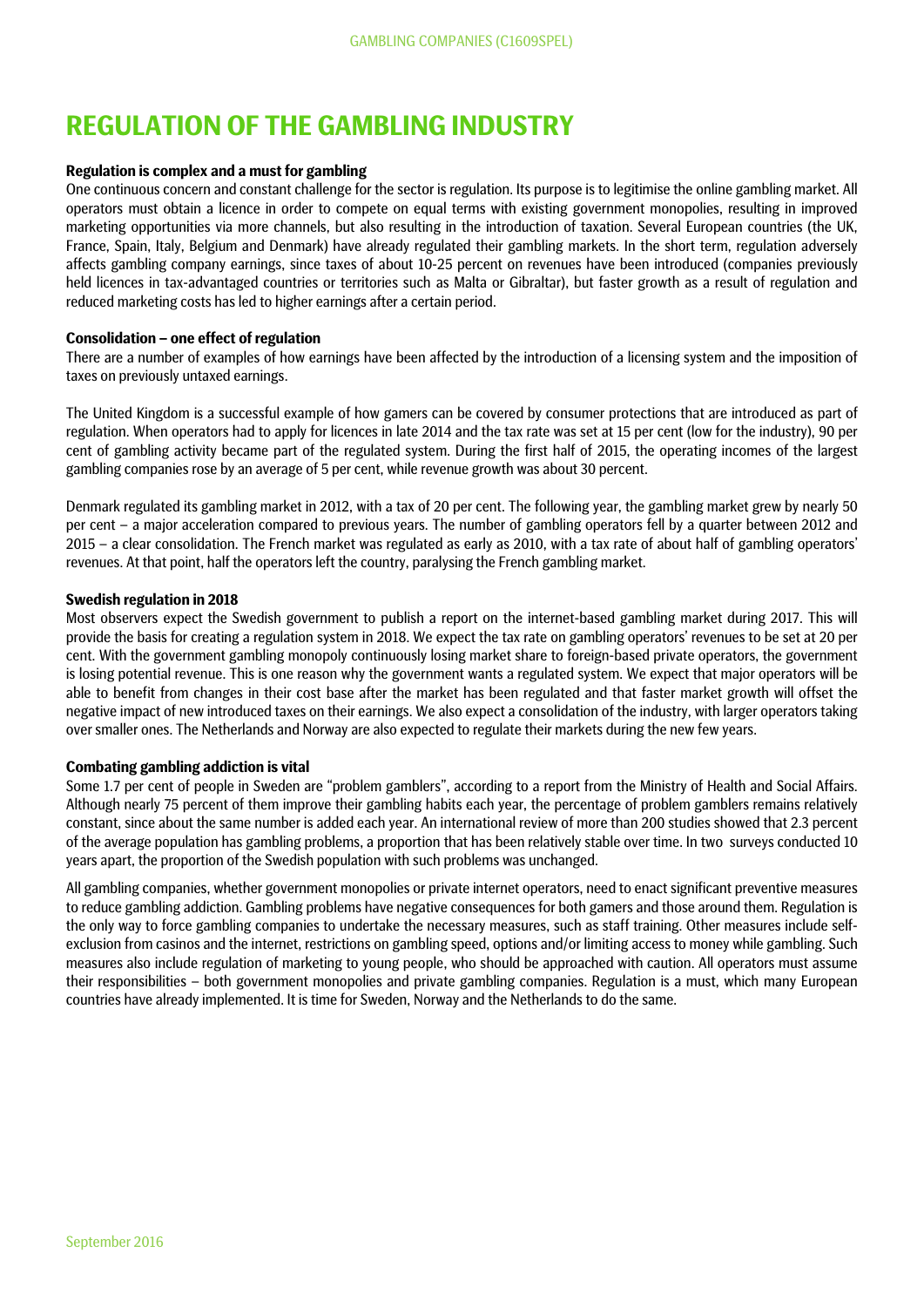# **HISTORICAL SIMULATION OF THE EQUITY BASKET**

The graphs below provide a historical simulation of how the equity basket Gambling Companies and the underlying companies have performed in SEK. The proposed weights for the equity basket have been used in the historical simulation. The IPO of Evolution Gaming took place on 19 September 2015 and this is the first trading day of which all constituents of the equity basket can be measured. The graphs show the development excluding fees and tax on dividends. All dividends are reinvested in the corresponding company. Rebalancing of the equity basket will only take place if the duration of the certificate is prolonged from 17 September 2018 to 17 September 2020.

For the underlying companies in the equity we basket we show their individual performance during the last five years, except for Evolution Gaming. All dividends are reinvested in the corresponding company.

Past performance is not indicative of future results, which may vary.



Performance calculated in SEK. Source: Bloomberg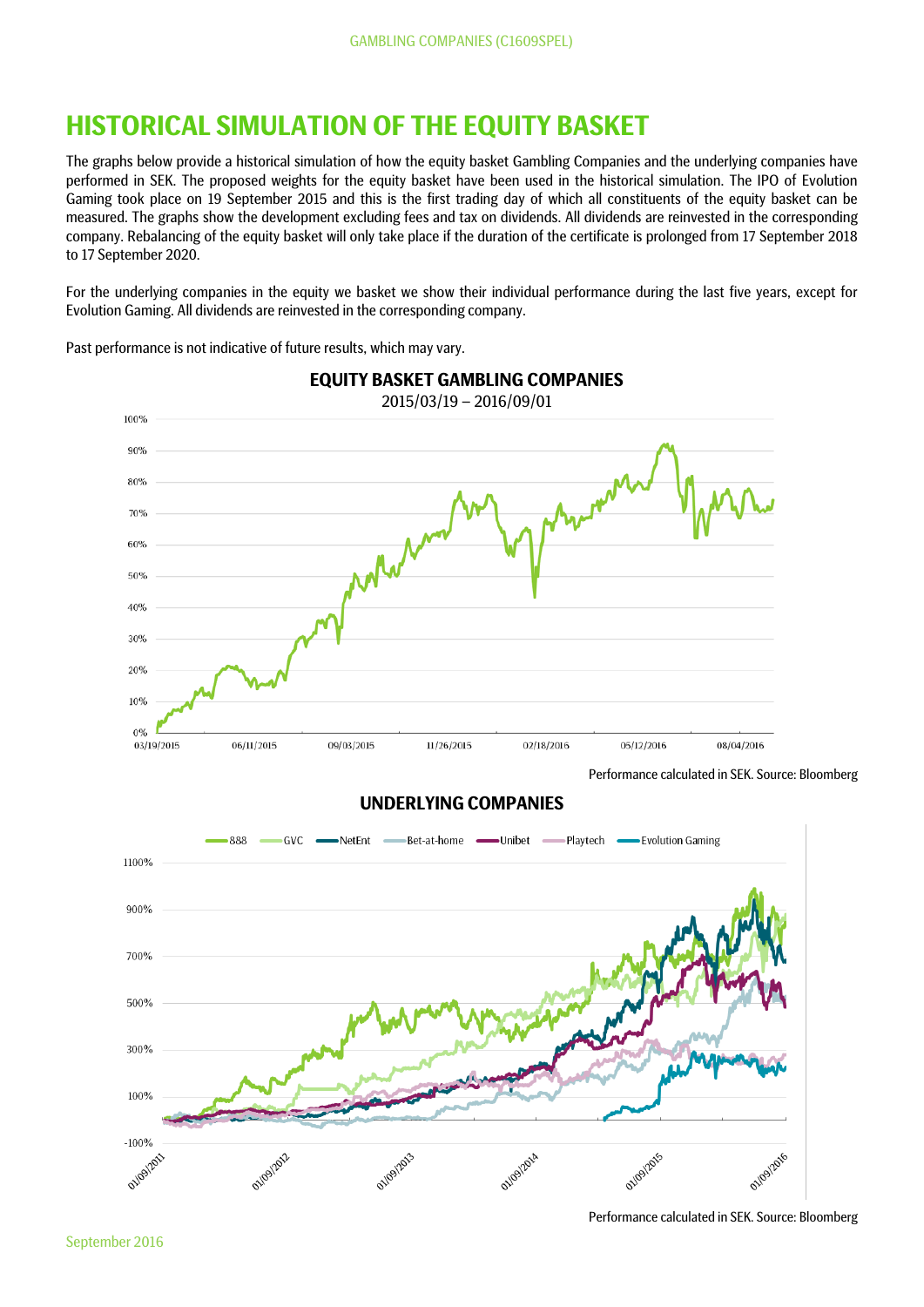# **CERTIFICATE**

#### **WHAT IS A CERTIFICATE?**

A certificate is a security issued by a bank. The value of the certificate is dependent on the value of a certain underlying asset. This specific certificate provides exposure to a basket of equities. As an owner of this certificate you as an investor do not have any direct ownership in the underlying asset. The issuing bank (the issuer, in this case SEB) will instead during the lifetime of the certificate value the certificate according to the terms and conditions regulating the product. If you keep the certificate to maturity the issuer will pay out the final value in accordance with the terms and conditions. As an investor, you therefore assume, in addition to the market risk in the product, also a counterparty risk towards the issuer. Read more about issuer counterparty risk under the section "Risks".

#### **EASY TO EXECUTE**

Certificates are generally traded as easily as equities through a custody account or similar. It can also be held in certain "Kapitalförsäkringar" and "Investeringssparkonto" (in Sweden). Certificates can be listed at a regulated market or traded on demand through your SEB advisor.

This certificate can be bought and sold on a daily basis through your SEB advisor at a price based on the prevailing prices of the underlying equity basket. The certificate will be listed on the Nordic Derivatives Exchange (NDX).

### **CERTIFICATES WITH DIFFERENT RISK LEVELS**

Certificates are available in different versions with varying risk levels depending on the underlying asset. You as an investor can choose between different risk levels depending on your preferences. The more risk-willing investor is able to invest in leveraged certificates. This certificate does not have any leverage. The exposure to the underlying asset is equal to the amount invested in the certificate.

# **EXPECTED RETURN**

The return of the certificate will be dependent on the development of the underlying equity basket, less the management fee. An index will be calculated based on the development of the equity basket. The index will increase in value if the underlying equities increase in value and vice versa. The certificate Gambling Companies follows the index, which means that the value of the certificate will increase when the index value increases and decrease when the index value decreases.

The value of the equity basket is dependent on each constituent's share price development as well as the development of the currency in which each constituent is listed in against the Swedish Krona ("SEK"). The equity basket will have a positive development if the share price increases and also if the respective currency increases against the SEK.

It is not possible to provide a reasonable expected return of the certificate.

The certificate will not distribute any dividends. Potential dividends from the underlying constituents will be reinvested in the corresponding distributing company after deduction for relevant withholding tax and Transaction cost.

#### **IMPORTANT ASPECTS TO CONSIDER**

- The certificate is issued by Skandinaviska Enskilda Banken AB (publ) ("SEB") creating a counterparty risk towards SEB in addition to the market risk connected with the certificate.
- The value of the certificate is based on the price of the underlying asset, in this case an equity basket. Investors in the certificate do not have any direct ownership in the underlying asset.
- Purchases and divestments of the certificate will be possible through SEB on a daily basis up to and including the seventh banking day before the End date of the certificate.
- SEB can decide to extend the End date of the certificate from 17 September 2018 to 17 September 2020.
- An investment decision should be based on the investment proposal's own merits but also on how the investment fits into the overall investment portfolio.
- This certificate is aimed at someone who wants a focused exposure to a concentrated equity basket with companies in the internet-based gambling industry.

#### **TAXATION**

This information is only relevant for Swedish physical tax subjects who are liable for tax paid in Sweden. For other physical persons other rules will be applicable. Certificates are liable for tax. Tax regulations may change over time. An investor who is unsure of the taxation of a certificate should consult with a professional tax advisor. The tax consequences for each investor may differ according to the specific situation and prerequisites.

#### **COSTS ASSOCIATED WITH THE CERTIFICATE**

The certificate Gambling Companies will have an annual management fee of 0.5 per cent based on the market value of the certificate. The management fee will be deducted from the value of the certificate on a daily basis. At the time of a rebalancing of the equity basket, reinvestment of dividend or calculation of the Final Valuation of the certificate a Transactions Cost of 0.05 per cent will be applied. The Transaction Cost is set at the Start date and adjusted until the End date.

Commission is applicable throughout the lifetime of the certificate on the full invested amount according to SEB's price list at any given point in time. No commission is charged at expiry of the certificate.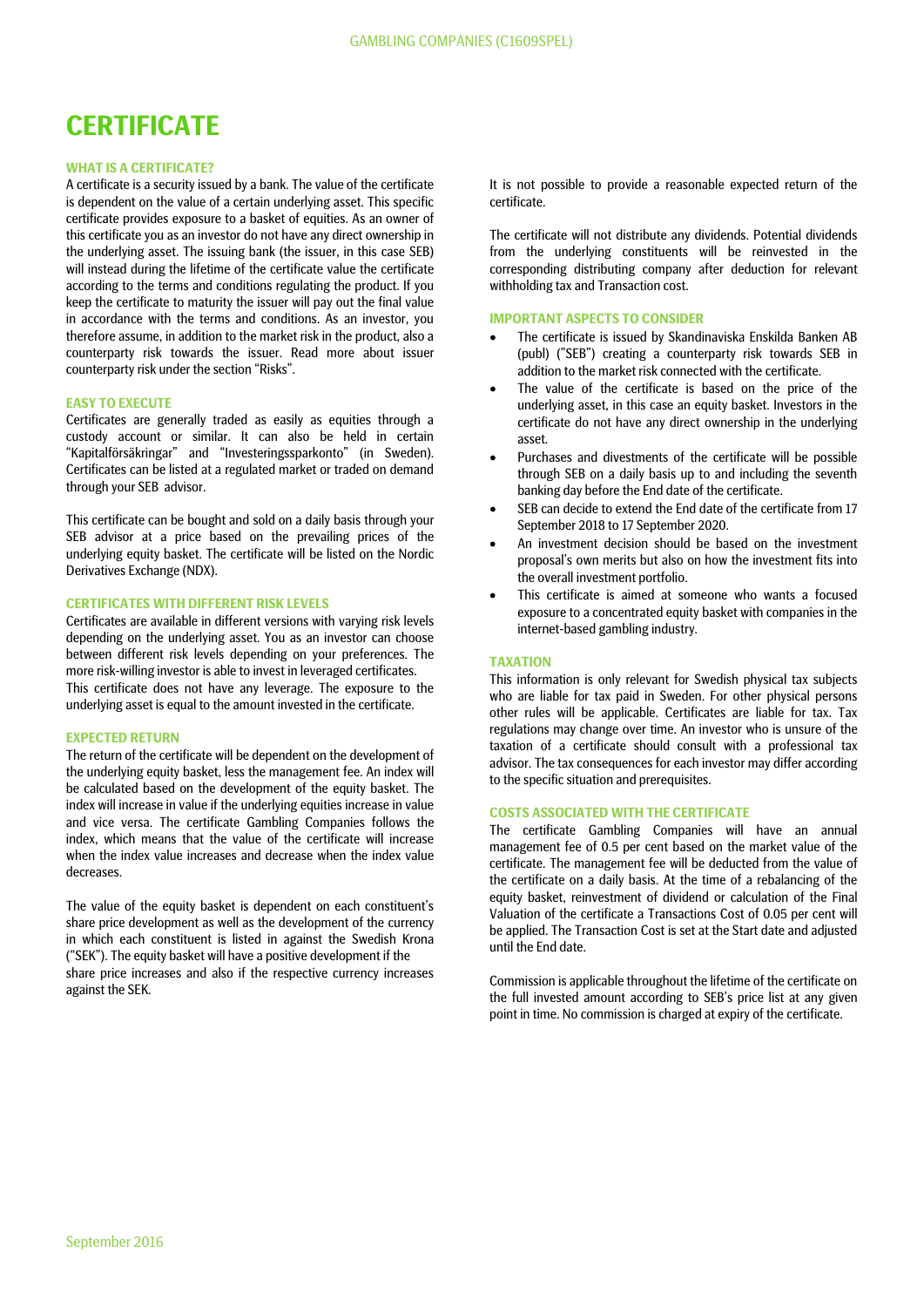# **FACT SHEET**

| <b>Product name</b>       | <b>Gambling Companies</b>                       |
|---------------------------|-------------------------------------------------|
| <b>Short name</b>         | C1609SPEL                                       |
| <b>ISIN</b>               | SE0008991855                                    |
| <b>Listing</b>            | NDX.                                            |
| <b>Clearing</b>           | <b>Euroclear Sweden</b>                         |
| <b>Currency</b>           | <b>SEK</b>                                      |
| <b>Start value</b>        | <b>100 SEK</b>                                  |
| <b>Start date</b>         | 16 September 2016                               |
| Last day of trading       | Up to and including the seventh (7) banking day |
|                           | before the End date                             |
| <b>End date</b>           | 17 September 2018. SEB can decide to extend the |
|                           | End date to the 17 September 2020               |
| <b>Final payment date</b> | 10 banking days after the End date              |

#### **Minimum investment**

500 certificates.

#### **Return**

The value of the certificate is based on the performance of the equity basket Gambling Companies. Important factors affecting the value of the equity basket are the performance of the share prices and dividends for the underlying shares as well as currency movements relating to the underlying currencies against the SEK.

#### **Equity Basket**

The equity basket Gambling Companies consist of seven (7) companies in the internet-based gambling industry selected by SEB. The companies will be given different weights based on the valuation on 15 September 2016. No rebalancing during the duration of the certificate. The equity basket will only be rebalanced if SEB extends the End date from 17 September 2018 to 17 September 2020. Potential dividends from the underlying constituents will be reinvested in the corresponding distributing company after deduction for relevant withholding tax and Transaction cost.

#### **Valuation**

The certificate will receive a daily valuation based on the closing prices of underlying companies in the equity basket and the relevant currency rates (EUR/SEK and GBP/SEK).

Closing prices on the final valuation date is based on the average closing price for each share for the last five valuation dates leading up to the final valuation date adjusted for any transaction costs and/or relevant taxes. The purpose of the average period valuation methodology is to minimise risks for extreme volatility in share prices affecting the value of the certificate. Currency rates are set on the final valuation date.

### **Secondary market**

The certificate will be listed on the Nordic Derivatives Exchange. SEB will provide the possibility to buy or sell certificates throughout the lifetime of the certificate up to and including the seventh banking day prior to the End date. Please contact your SEB advisor for trading.

#### **Market disruption event and other events**

In the case of a market disruption event or other significant events, SEB reserves the right to adjust the value of the certificate or make other necessary changes to the terms and conditions, which SEB deems fit in order to reflect the value of each constituent. A market disruption event or other events is in this case defined as situations where trading in the underlying constituent is disrupted or if there are no official quotes available.

### **Early redemption**

SEB will inform the investor in case of an early redemption of the certificate. SEB has the right to call the Certificate for settlement at SEB's own discretion, provided that SEB will use such efforts as it reasonably deems practical to preserve the value of, or provide reasonable value for

the Certificate. No commission is charged in relation to an early redemption.

### **Commission**

In accordance with SEB's price list at any given time. No commission at expiry.

#### **Management fee**

0.5 per cent on an annual basis, until the final valuation date, based on the value of the certificate.

#### **Transaction cost**

At the time of a rebalancing of the equity basket, reinvestment of dividend or calculation of the Final Valuation of the certificate, a Transactions Cost of 0.05 per cent will be applied. The Transaction Cost is set at the Start date and adjusted until the End date.

#### **Product Group D**

Includes financial instruments with increased complexity or risk for economic loss. You may lose the entire invested amount. Please find more information at www.seb.se, Spara & Placera, Aktier & andra placeringar, "Regler för hantering av värdepapper".

#### **Issuer**

Skandinaviska Enskilda Banken AB (publ) is under the supervision of the Swedish FSA ("Finansinspektionen"). Current long term rating of the issuer is A+ (outlook stable) according to Standard & Poor's, Aa3 (outlook stable) according to Moody's and AA- (outlook positive) according to Fitch. Ratings can be subject to change and it is the responsibility of the investor to be up to date with the actual rating levels.

#### **Complete terms and conditions**

The certificate is regulated by a prospectus specifying terms and conditions of the certificate. For complete terms and conditions an investor should read the prospectus for the certificate dated as of September 12, 2016. The prospectus is written in Swedish and SEB will during the lifetime of the certificate communicate with investors in Swedish and English. Terms and conditions as well as any marketing are regulated by Swedish law and any disputes will be handled by Stockholms tingsrätt. For more information about SEB and its services, please see "Information om SEB och dess värdepapperstjänster" which you will find at www.seb.se, Spara & Placera, Aktier & andra placeringar, "Regler för hantering av värdepapper".

#### **Reservations**

SEB reserves the right to cancel all or parts of the certificate if an event of economic, financial, political or other occurs and this, according to SEB could have a detrimental effect on a successful launch of the certificate.

#### **Tax regulations for Swedish, physical tax subjects**

As the return of the certificate is unknown and not predictable in any way, the return cannot be considered as interest. The return should be considered as capital gains and be taxed according to the principles applicable for this return. The difference between invested amount and received amount at sale of redemption should be taxable as capital gains. Please see more on taxation at www.seb.se.

#### **Complaints**

Any complaints relating to this product should be put forward to the department within SEB which has distributed the product. If complaints still exist after this contact, please contact:

**SEB Kundrelationer Telephone: 0771-62 10 00 106 40 Stockholm Additional information on complaints is available at www.seb.se.**